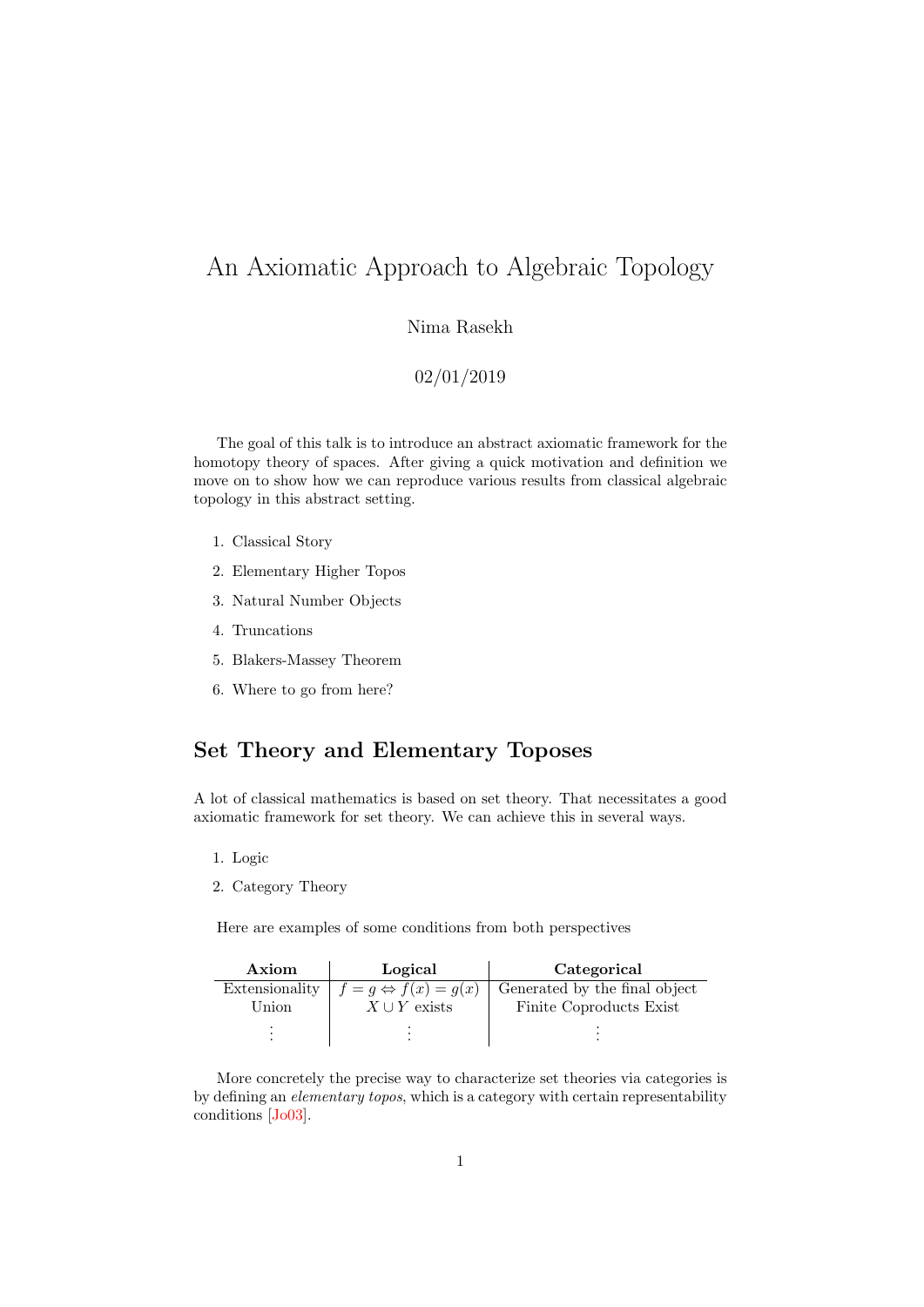I am a homotopy theorist and like homotopical structures. For that reason I like to find a similar foundational approach to spaces, which are the basic building blocks of homotopy theory. As in the case of sets there are various ways we can approach this question. My goal is to focus on the categorical approach.

### Elementary Higher Topos

In this section I give a definition for a category that can serve as a basis for the homotopy theory of spaces. As we have entered the realm of homotopy theory everything I say henceforth will automatically be "higher",  $(\infty, 1)$  or  $\infty$ . As disclaimer, when I say higher category I am thinking of a complete Segal space but everything also works for quasi-categories. However, I we will not require any particular aspects of those models in this talk.

**Definition 2.1.** [\[Ra18a\]](#page-7-1) An elementary higher topos  $\mathcal{E}$  is a category  $\mathcal{E}$  which satisfies following conditions:

- 1. It has finite limits and colimits.
- 2. It is locally Cartesian closed.
- 3. It has a subobject classifier  $\Omega$ .
- 4. It has sufficient universes U.

**Definition 2.2.**  $\&$  is locally Cartesian closed if for every map  $f: x \rightarrow y$ , the pullback functor

$$
\mathcal{E}_{/y} \xleftarrow{f^*} \mathcal{E}_{/x}
$$

has a right adjoint  $f_*$ .

Definition 2.3. There is a functor

$$
Sub(-): \mathcal{E}^{op} \to \mathcal{S}\mathrm{et}
$$

that takes every object x to the isomorphism classes of subobjects  $Sub(x)$ . A subobject classifier  $\Omega$  is an object that classifies the functor  $Sub(-)$ .

Definition 2.4.  $\epsilon$  has sufficient universes if there exists a chain of objects  $\{\mathfrak{U}^{\kappa}\}_{\kappa}$  such that for every map  $f: y \to x$  there exists a pullback square

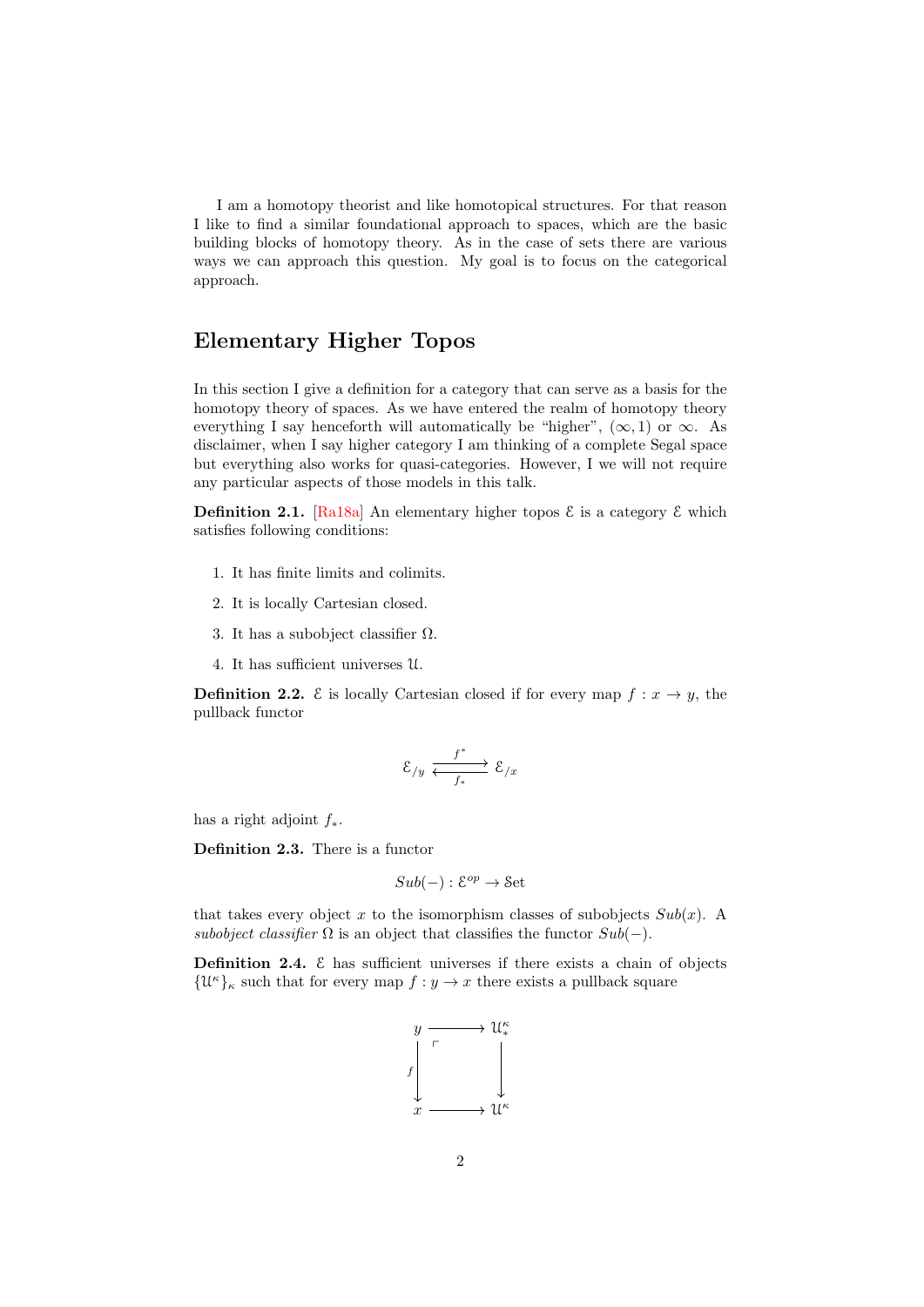Example 2.5. The category of spaces is an elementary higher topos.

- 1. Spaces have finite limits and colimits.
- 2. Spaces are locally Cartesian closed.
- 3. It has a subobject classifier  $\Omega = \{0, 1\}$  [Notice a mono map in spaces is a map that is an equivalence on path-components].
- 4. Before we show spaces have sufficient universes, we need following conventions. Fix a large cardinal  $\kappa$ :
	- (a) A space X is  $\kappa$ -small if  $|\pi_*(X)| < \kappa$
	- (b) A map is  $\kappa$ -small if the fiber is  $\kappa$ -small.
	- (c) We denote the subcategory of  $\kappa$ -small spaces by Spaces<sup> $\kappa$ </sup>
	- (d) Forgetful map  $U :$  Spaces<sub>\*</sub>  $\rightarrow$  Spaces from pointed spaces.
	- (e)  $(\text{Spaces}^{\kappa})^{core}$  is the maximal subgroupoid.

Now for any map of spaces  $f: Y \to X$  there exists a pullback square:



As any given map of spaces has  $\kappa$ -small fibers for a large enough cardinal  $\kappa$ , this means spaces have sufficient universes.

**Example 2.6.** Let us give one explicit example of this. For a  $\kappa$ -small space X we have a pullback square:

$$
X \simeq \{(X, x) : x \in X\} \longrightarrow (\text{Spaces}^{\kappa}_*)^{core}
$$
\n
$$
\downarrow \qquad \qquad \downarrow
$$
\n
$$
\downarrow \qquad \qquad \downarrow
$$
\n
$$
\downarrow \qquad \qquad \downarrow
$$
\n
$$
\downarrow \qquad \qquad \downarrow
$$
\n
$$
\downarrow
$$
\n
$$
\downarrow
$$
\n
$$
\downarrow
$$
\n
$$
\text{Spaces}^{\kappa})^{core}
$$

The category of spaces is fascinating and has been the object of extensive studies in algebraic topology. For the remainder of this talk we want to show how various classical results from algebraic topology can be reproduced in this very abstract setting.

#### Natural Number Objects

The first thing we can notice about the definition is that it lacks any infinite axiom. Many classical construction requires us to be able to do some infinite constructions. In the classical setting of sets, we get a notion of infinity via natural number objects.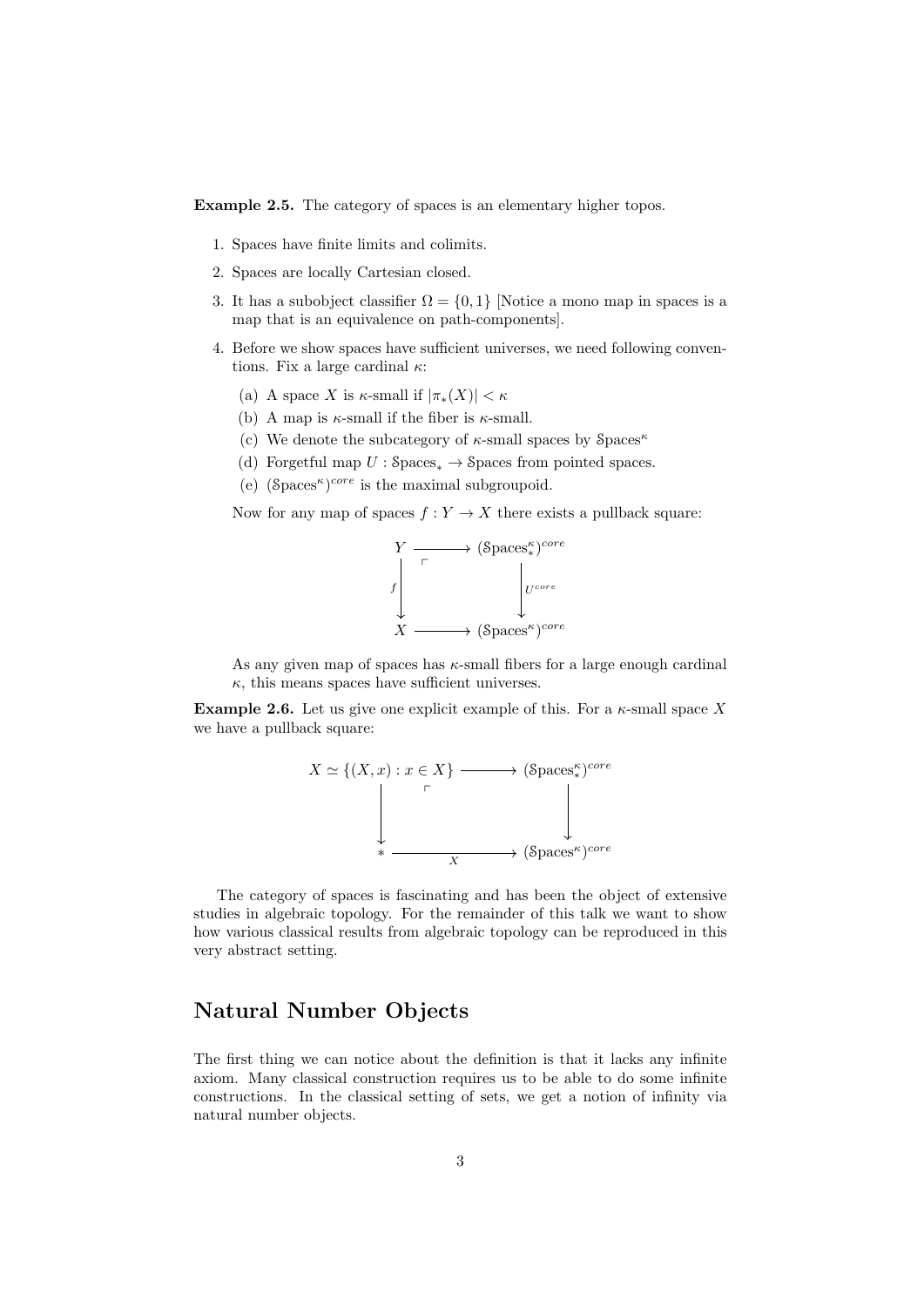**Definition 3.1.** Let  $\mathcal{E}$  be a topos. An object N along with two maps  $s : \mathbb{N} \to \mathbb{N}$ and  $o: 1 \to \mathbb{N}$  is called a natural number object if for any other object X with maps  $b: 1 \to X$ ,  $u: X \to X$  the diagram below has a unique filling.



**Example 3.2.** The actual natural numbers  $\mathbb N$  with  $0 \in \mathbb N$  and  $succ : \mathbb N \to \mathbb N$  is a natural number object in spaces.

We can use natural number objects in the classical setting of an elementary topos to do various constructions which are inherently infinite without actually assuming infinite limits or colimits exists. For example we can construct free monoids.

However, not every elementary topos has a natural number object and so we have to assume its existence (a counterexample is the category of finite sets). In the axiomatic context this corresponds to the axiom of infinity. In an elementary higher topos we can use the inherent homotopy theory to actually prove the following.

**Theorem 3.3.** [\[Ra18c\]](#page-7-2) Every elementary higher topos  $\mathcal{E}$  has a natural number object.

The idea of the proof is the following. We have finite limits and colimits. Thus we can do the following. First we can take the coequalizer

$$
1 \xrightarrow{\operatorname{id} \atop \operatorname{id}} 1 \xrightarrow{\qquad \qquad } S^1
$$

Then we can take the pullback square



In the case of spaces the object  $\Omega S^1$  is exactly the loop space of the circle, which are just the integers Z. We can use this intuition to prove various important results about  $\Omega S^1$  such that

- 1.  $\Omega S^1 \cong \Omega S^1 \coprod \Omega S^1$ .
- 2.  $\Omega S^1$  is a group object.
- $3. \cdots$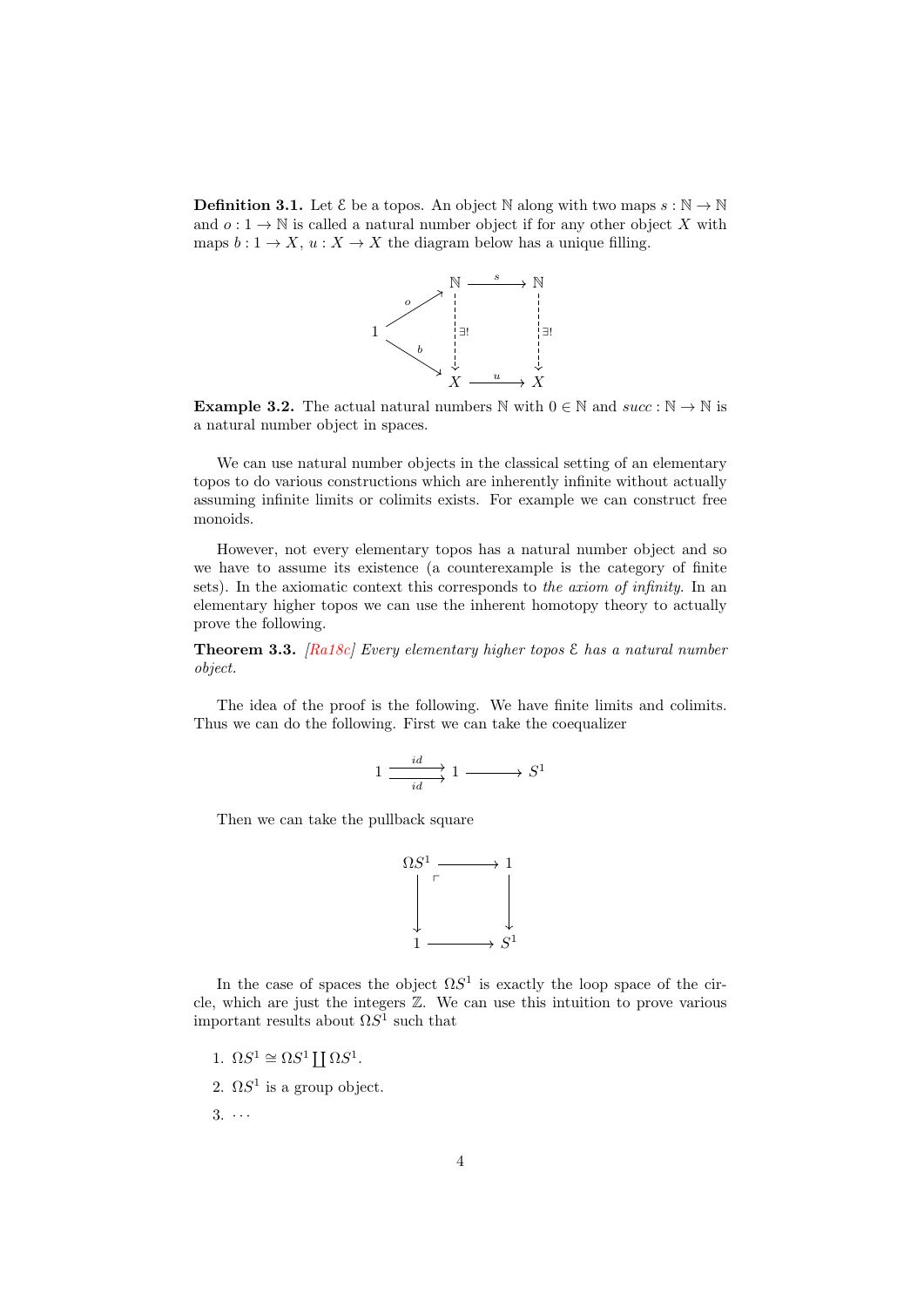#### Truncations

One classical construction in the category of spaces are truncation functors.

**Definition 4.1.** A space is X is n-truncated if  $\pi_k(X)$  is trivial for  $k > n$ . We denote the subcategory of *n*-truncated spaces by  $\tau_n$ Spaces.

There is an adjunction

$$
\text{Spaces} \xrightarrow[i]{\tau_n} \tau_n \text{Spaces}
$$

The adjunction implies that  $\tau_n X$  is a universal truncation. Traditionally, we construct this truncation by a small object argument. We basically fill all the higher sphere with balls until there is nothing left to fill. This clearly needs lots of infinite colimits. However, we want to show that we can deduce a similar result without any infinite colimits.

The trick is to use an idea from Cech covers. For a given space  $X$  we can form following simplicial diagram

$$
X \xleftarrow{\pi_1} X \times X \xleftarrow{\pi_2} X \times X \times X \xleftarrow{\pi_3} \cdots
$$

The colimit of this simplicial diagram is  $\tau_{-1}X$  [\[Lu09\]](#page-7-3) [\[Re05\]](#page-7-4). The problem is that we cannot take colimits of simplicial diagrams (as we don't have infinite colimits).

Fortunately, there is a workaround. Egbert Rijke has shown that if we replace the product by joins then we can simplify the diagram from a simplicial diagram to a sequential one [\[Ri17\]](#page-7-5). We can repeat that idea in context of an elementary higher topos.

**Definition 4.2.** An object X in  $\mathcal E$  is n-truncated if for every other object Y the mapping space  $map(Y, X)$  is *n*-truncated.

**Definition 4.3.** Let A and B be two objects in  $\mathcal{E}$ . We define the join  $A * B$  as the pushout



**Theorem 4.4.** [\[Ra18d\]](#page-7-6) For a given object A the sequential colimit of the sequential diagram

$$
A \xrightarrow{inl} A*A \xrightarrow{inl} (A*A)*A \xrightarrow{inl} \cdots
$$

is the  $-1$ -truncation of A,  $\tau_{-1}A$ .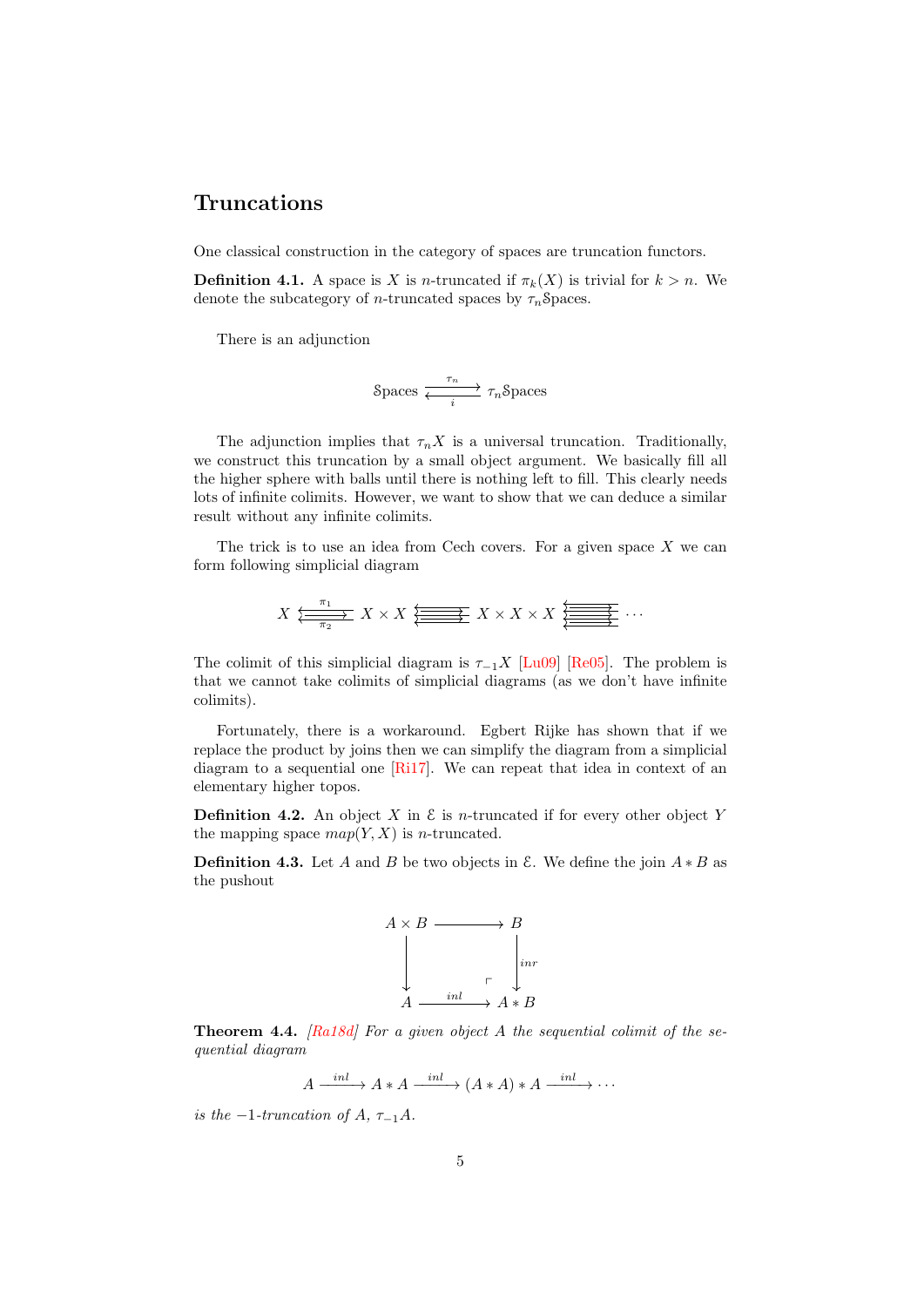Thus every elementary higher topos has a  $(-1)$ -truncation. However, this process cannot be used for n-truncations. For that we need a different argument and the key is to use induction. Again this idea is originally due to Rijke in homotopy type theory [\[Ri17\]](#page-7-5). Instead of giving the general argument we will focus on the case of spaces to make the argument more understandable.

Let us assume we know how to construct n-truncation  $\tau_n X$  of a space X. How can we use it to construct  $\tau_{n+1}X$ ? The space  $\tau_{n+1}X$  should be thought of as the space which has the same points as  $X$  but where we *n*-truncate each loop space  $\tau_n(\Omega_x X)$ . How can make this into an actual mathematical argument?

So, assume we have a truncation functor

$$
\tau_n : \text{Spaces} \to \tau_n \text{Spaces}
$$

For every space  $X$  there is a map of spaces

 $\mathcal{Y}: X \to Fun(X, \text{Spaces}^{core})$ 

that takes a point x to the map of spaces  $Path(-, x) : X \to \mathcal{S}$  paces that maps a point y to the path space  $Path(y, x)$ . This map is in fact an embedding of spaces. Now using our truncation functor  $\tau_n$  we get a composition

$$
(\tau_n)_* \circ \mathcal{Y} = \mathcal{Y}_n : X \to Fun(X, \tau_n \text{Spaces}^{core})
$$

Clearly, this map is usually NOT an embedding anymore. So what is the image of X under the map  $\mathcal{Y}_n$ ? As Y is an embedding it suffices to determine which objects are identified via  $(\tau_n)_*$ . For a functor  $F : X \to \text{Spaces}^{\text{core}}$ , we have  $(\tau_n)_*(F)(x) = \tau_n(F(x))$ . Thus  $\mathcal{Y}_n(X)$  is the subspace of  $Fun(X, \tau_n \text{Spaces}^{core})$ generated by the points  $\tau_n(Path(-, x))$ .

We can capture the argument in the following diagram



Thus, we can define the  $n + 1$ -truncation by the image of the map  $\mathcal{Y}_n(X)$  in  $Fun(X, \tau_n(\text{Spaces}^{core}))$ .

The beauty of the argument is that it can be directly generalized to an elementary higher topos. In that direction we have following results.

Theorem 4.5. [\[Ra18c\]](#page-7-7) (Yoneda Lemma in an Elementary Higher Topos) Let U be a universe that classifier the diagonal map  $\Delta: X \to X \times X$ , meaning we have a pullback square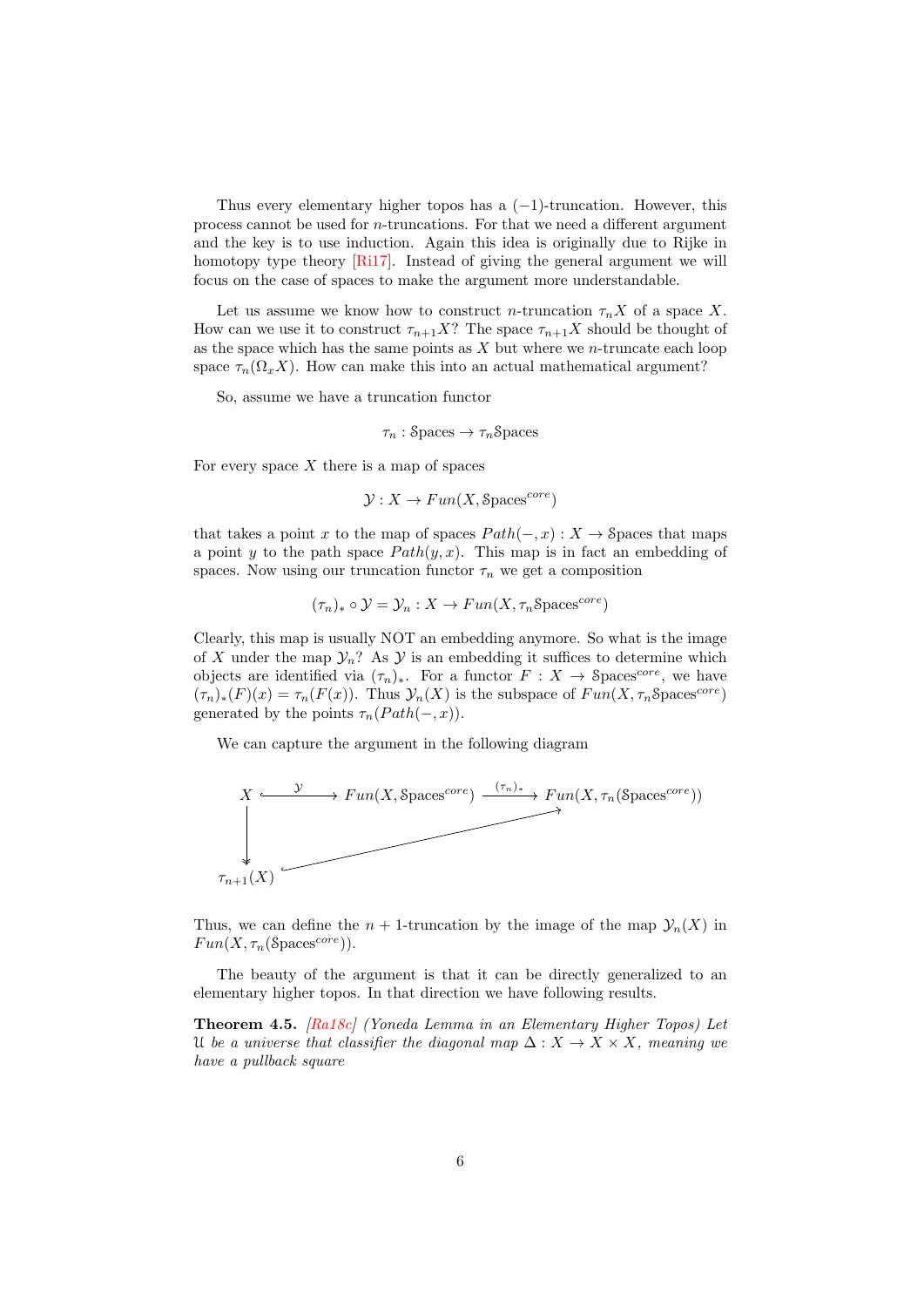

The adjunction of the bottom map  $\mathcal{Y}_X : X \to \mathcal{U}^X$  is a mono map in  $\mathcal{E}$ . **Theorem 4.6.** [\[Ra18d\]](#page-7-6) For every  $n \ge -2$ , there is an adjunction

$$
\mathcal{E} \xrightarrow[i]{\tau_n} \tau_n \mathcal{E}
$$

#### Blakers-Massey Theorem

Now that we have been able to construct truncations we can ask ourselves other classical questions from algebraic topology related to truncated and connected maps. Here we look at one classical result, namely Blakers-Massey theorem.

**Definition 5.1.** An object  $f: Y \to X$  is n-connected if for all n-truncated maps  $Z \to X$  the map

$$
f^* : map(X, Z) \to map(Y, Z)
$$

Theorem 5.2. (Classical Blakers-Massey Theorem) Let us assume we have a pushout square such that f is m-connected and g is n-connected.

$$
\begin{array}{ccc}\nZ & \xrightarrow{g} & Y \\
\downarrow & & \downarrow \\
f & & \uparrow \\
X & \xrightarrow{h} & W\n\end{array}
$$

Then, the gap map  $(f, g) : Z \to X \times_W Y$  is  $(m + n)$ -connected.

In a paper by Anel, Biedermann, Finster and Joyal show that every presentable elementary higher topos (there called higher topos) satisfies a very general version of the Blakers-Massey theorem [\[ABFJ17\]](#page-7-8). I have shown that the same proof (with minor modifications) holds in the setting of an elementary higher topos.

#### Where do we go from here?

There are so many places we can go from here: